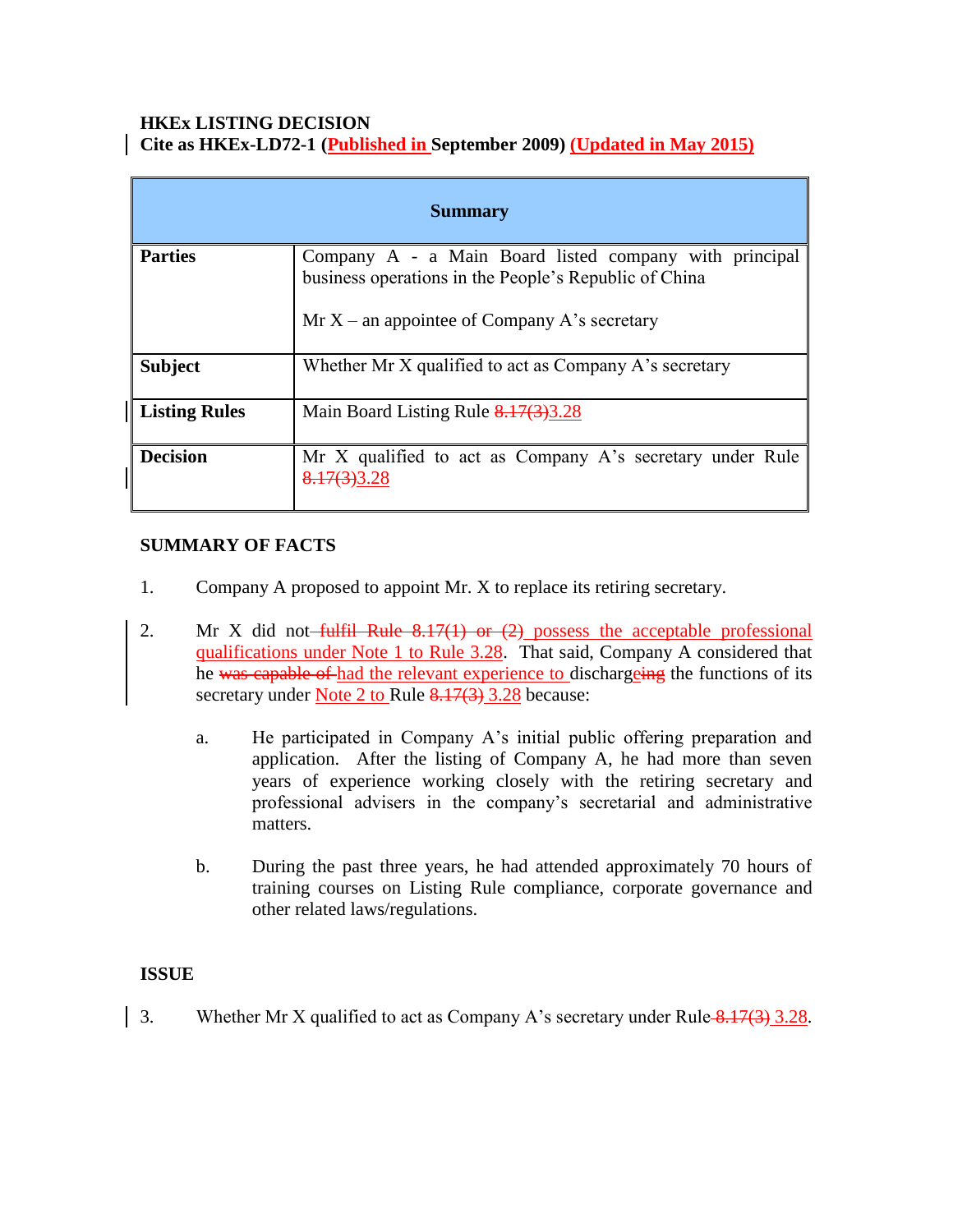### **APPLICABLE LISTING RULES OR PRINCIPLES**

4. Rule 8.173.28 provides states that:

the secretary of the issuer must be a person who is ordinarily resident in Hong Kong and who has the requisite knowledge and experience to discharge the functions of secretary of the issuer and  $w$ ho:-

- $(1)$  in the case of an issuer which was already listed on  $1<sup>st</sup>$ December 1989 held the office of secretary of the issuer on that date:
- (2) is an Ordinary Member of The Hong Kong Institute of Chartered Secretaries, a solicitor or barrister as defined in the Legal Practitioners Ordinance or a professional accountant; or
- (3) is an individual who, by virtue of his academic or professional qualifications or relevant experience, is, in the opinion of the Exchange, capable of discharging those functions.

The issuer must appoint as its company secretary an individual who, by virtue of his academic or professional qualifications or relevant experience, is, in the opinion of the Exchange, capable of discharging the functions of company secretary.

- *Notes: 1 The Exchange considers the following academic or professional qualifications to be acceptable:* 
	- *(a) a Member of The Hong Kong Institute of Chartered Secretaries;*
	- *(b) a solicitor or barrister (as defined in the Legal Practitioners Ordinance);and*
	- *(c) a certified public accountant (as defined in the Professional Accountants Ordinance).*
	- *2 In assessing "relevant experience", the Exchange will consider the individual's:* 
		- *(a) length of employment with the issuer and other issuers and the roles he played;*
		- *(b) familiarity with the Listing Rules and other relevant law and regulations including the Securities and Futures Ordinance, Companies Ordinance, Companies (Winding Up and Miscellaneous*